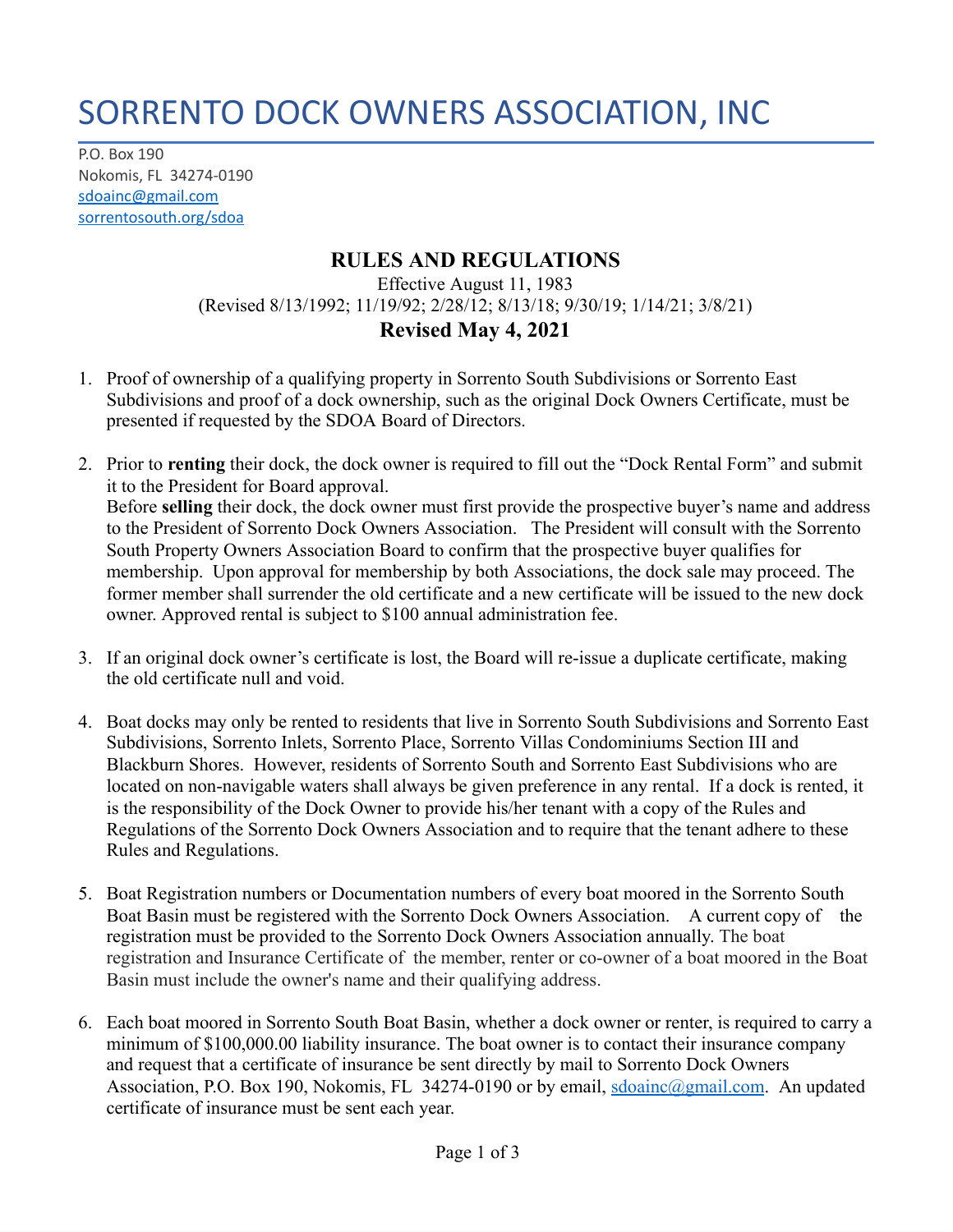- 7. Only pleasure boats in good working condition and under their own power shall be permitted in the boat basin.
- 8. No charter boats, boats for hire, commercial or business use, are to be operated within the boat basin.
- 9. Each member or renter shall keep their boat, slip, and if applicable, their boat lift in good state of preservation and cleanliness. Owners shall not sweep, throw, or permit any refuse, garbage or substance from entering the boat basin.
- 10. Boat slips to be occupied by boats no longer in length than 6 feet more than the length of the slip. All boat slip lengths are 20 feet from the head of the slip (perpendicular walkway) to the end of the finger dock walkway. There is no measurement rule. Simply, nothing can be placed and/or projected further than 6 feet beyond the end of the finger dock. For lift piling placement, see Rule #15.

The exceptions to the above rule are:

- Oversize slips 211B, 212B, and 213B may be 8 feet more than the length of the slip.
- Slip 102A, a wet face dock, located adjacent to the entrance to the boat basin, may be occupied by a boat within the confines of a 30 foot length by 9 foot wide footprint.
- Slip 101A, a wet face dock, may be occupied by a boat within the confines of a 26 feet length by 9 foot wide footprint. In the interest of safe maneuvering of all boats entering and exiting the Basin, any vessel that occupies this slip shall be tied up with the bow facing South.

Boat owners shall not moor their boats in a manner that obstructs or creates a hazard to pedestrian traffic. The Dock Owners Association shall determine whether such a hazard exists. Mooring of more than one watercraft in a slip may be allowed subject to written approval by the Board of Directors as long as it does not obstruct other boats in the basin.

11. If dock owner wants the convenience of having electric and water at his or her dock, they must request it from the Board. No changes are permitted to existing wiring or outlets or plumbing fixtures without the written approval of the Board of Directors. All work must meet electrical and plumbing codes of Sarasota County. Any electric cord used in the boat basin shall be suitable for outdoor use and kept in good working order.

- 11. The use of polypropylene, insufficient or worn mooring lines is prohibited.
- 12. Boat owners shall not store supplies, dinghies, material, accessories or debris on walkway, docks or piers, and shall not construct any lockers, chests, cabinets or similar construction. Use of tarps in place of boat covers is prohibited. Only custom fitted canvas boat covers are acceptable.
- 13. It is the responsibility of each dock owner to report any loose boards, leaky faucets and electric issues to the dock master in order to secure necessary repairs.
- 14. Any attachment to the dock, finger docks, and/or pilings by an owner or renter is prohibited without prior written approval from the Dock Owners Association Board of Directors.